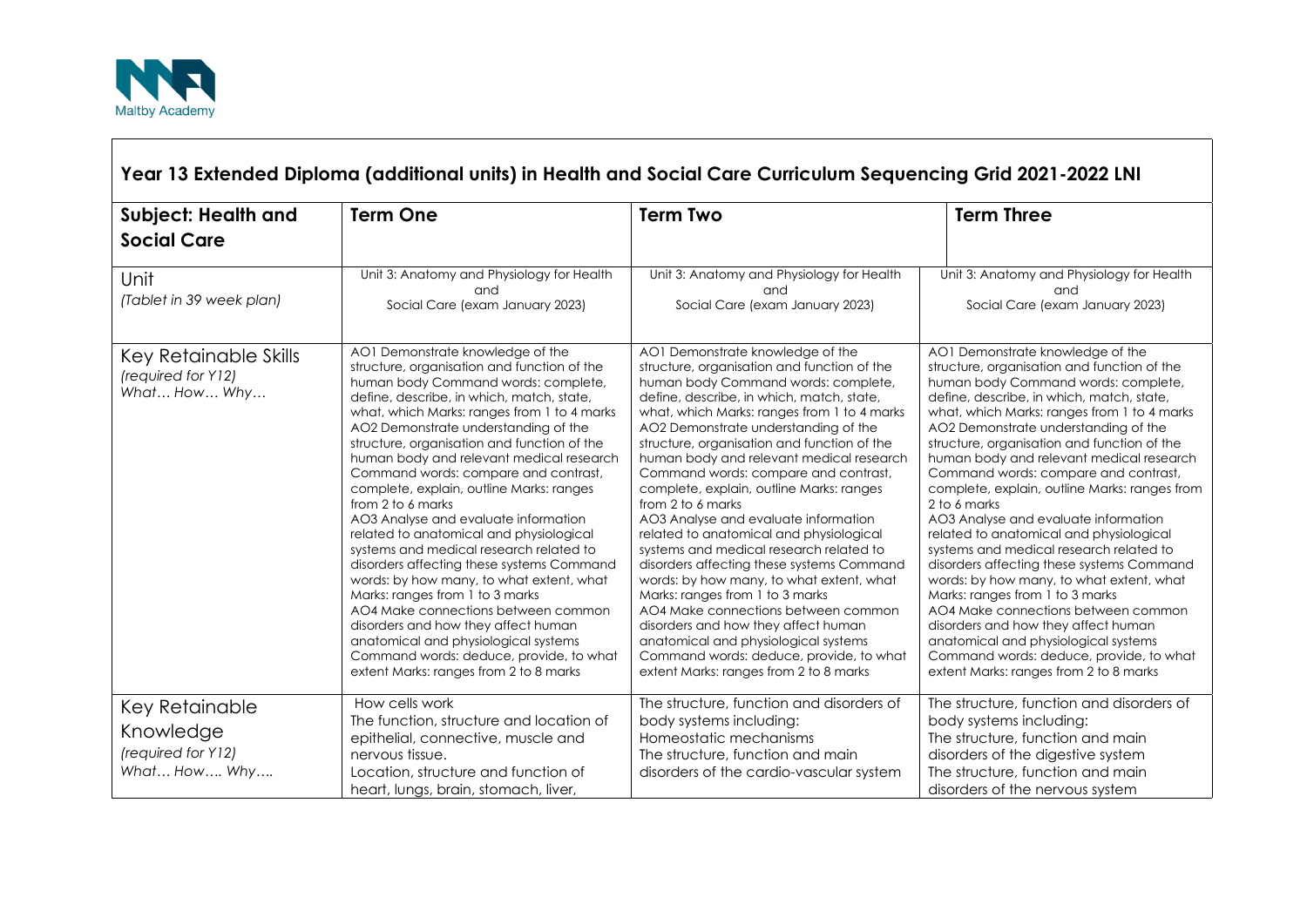

|                           | pancreas, duodenum, ileum, colon,<br>kidneys, bladder, ovaries/testes, uterus,<br>skin.<br>Energy in the body<br>Human genetics | The structure, function and main<br>disorders of the respiratory system<br>The structure, function and main<br>disorders of the skeletal system<br>The structure, function and main<br>disorders of the muscular system | The structure, function and main<br>disorders of the endocrine system<br>Structure, function and disorders of the<br>lymphatic and immune systems<br>Structure, function and disorders of the<br>renal system<br>Structure, function and disorders of the<br>reproductive system |
|---------------------------|---------------------------------------------------------------------------------------------------------------------------------|-------------------------------------------------------------------------------------------------------------------------------------------------------------------------------------------------------------------------|----------------------------------------------------------------------------------------------------------------------------------------------------------------------------------------------------------------------------------------------------------------------------------|
| <b>Key Technical</b>      | Organelles                                                                                                                      | Organelles                                                                                                                                                                                                              | Organelles                                                                                                                                                                                                                                                                       |
|                           | Epithelial tissue                                                                                                               | Epithelial tissue                                                                                                                                                                                                       | Epithelial tissue                                                                                                                                                                                                                                                                |
| Vocabulary                | Muscle tissue                                                                                                                   | Muscle tissue                                                                                                                                                                                                           | Muscle tissue                                                                                                                                                                                                                                                                    |
| To be modelled and        | Connective tissue                                                                                                               | Connective tissue                                                                                                                                                                                                       | Connective tissue                                                                                                                                                                                                                                                                |
| deliberately practiced in | Nervous tissue                                                                                                                  | Nervous tissue                                                                                                                                                                                                          | Nervous tissue                                                                                                                                                                                                                                                                   |
| context.                  | Energy metabolism                                                                                                               | Energy metabolism                                                                                                                                                                                                       | Energy metabolism                                                                                                                                                                                                                                                                |
|                           | <b>Basal metabolic rate</b>                                                                                                     | <b>Basal metabolic rate</b>                                                                                                                                                                                             | <b>Basal metabolic rate</b>                                                                                                                                                                                                                                                      |
|                           | Mendelian inheritance                                                                                                           | Mendelian inheritance                                                                                                                                                                                                   | Mendelian inheritance                                                                                                                                                                                                                                                            |
|                           | Genetic variation                                                                                                               | Genetic variation                                                                                                                                                                                                       | Genetic variation                                                                                                                                                                                                                                                                |
|                           | Chromosome disorders                                                                                                            | Chromosome disorders                                                                                                                                                                                                    | Chromosome disorders                                                                                                                                                                                                                                                             |
|                           | Amniocentesis                                                                                                                   | Amniocentesis                                                                                                                                                                                                           | Amniocentesis                                                                                                                                                                                                                                                                    |
|                           | Chorionic villus sampling                                                                                                       | Chorionic villus sampling                                                                                                                                                                                               | Chorionic villus sampling                                                                                                                                                                                                                                                        |
|                           | Homeostasis                                                                                                                     | Homeostasis                                                                                                                                                                                                             | Homeostasis                                                                                                                                                                                                                                                                      |
|                           | Negative feedback                                                                                                               | Negative feedback                                                                                                                                                                                                       | Negative feedback                                                                                                                                                                                                                                                                |
|                           | Cardiovascular system                                                                                                           | Cardiovascular system                                                                                                                                                                                                   | Cardiovascular system                                                                                                                                                                                                                                                            |
|                           | Respiratory system                                                                                                              | Respiratory system                                                                                                                                                                                                      | Respiratory system                                                                                                                                                                                                                                                               |
|                           | Skeletal system                                                                                                                 | Skeletal system                                                                                                                                                                                                         | Skeletal system                                                                                                                                                                                                                                                                  |
|                           | Muscular system                                                                                                                 | Muscular system                                                                                                                                                                                                         | Muscular system                                                                                                                                                                                                                                                                  |
|                           | Digestive system                                                                                                                | Digestive system                                                                                                                                                                                                        | Digestive system                                                                                                                                                                                                                                                                 |
|                           | Nervous system                                                                                                                  | Nervous system                                                                                                                                                                                                          | Nervous system                                                                                                                                                                                                                                                                   |
|                           | Endocrine system                                                                                                                | Endocrine system                                                                                                                                                                                                        | Endocrine system                                                                                                                                                                                                                                                                 |
|                           | Lymphatic and immune system                                                                                                     | Lymphatic and immune system                                                                                                                                                                                             | Lymphatic and immune system                                                                                                                                                                                                                                                      |
|                           | Renal system                                                                                                                    | Renal system                                                                                                                                                                                                            | Renal system                                                                                                                                                                                                                                                                     |
|                           | Reproductive system                                                                                                             | Reproductive system                                                                                                                                                                                                     | Reproductive system                                                                                                                                                                                                                                                              |
|                           | Clinical trials                                                                                                                 | <b>Clinical trials</b>                                                                                                                                                                                                  | <b>Clinical trials</b>                                                                                                                                                                                                                                                           |
|                           | Double blind                                                                                                                    | Double blind                                                                                                                                                                                                            | Double blind                                                                                                                                                                                                                                                                     |
|                           | Placebo                                                                                                                         | Placebo                                                                                                                                                                                                                 | Placebo                                                                                                                                                                                                                                                                          |
|                           | Epidemiological                                                                                                                 | Epidemiological                                                                                                                                                                                                         | Epidemiological                                                                                                                                                                                                                                                                  |
|                           | Mortality                                                                                                                       | Mortality                                                                                                                                                                                                               | Mortality                                                                                                                                                                                                                                                                        |
|                           | Morbidity                                                                                                                       | Morbidity                                                                                                                                                                                                               | Morbidity                                                                                                                                                                                                                                                                        |